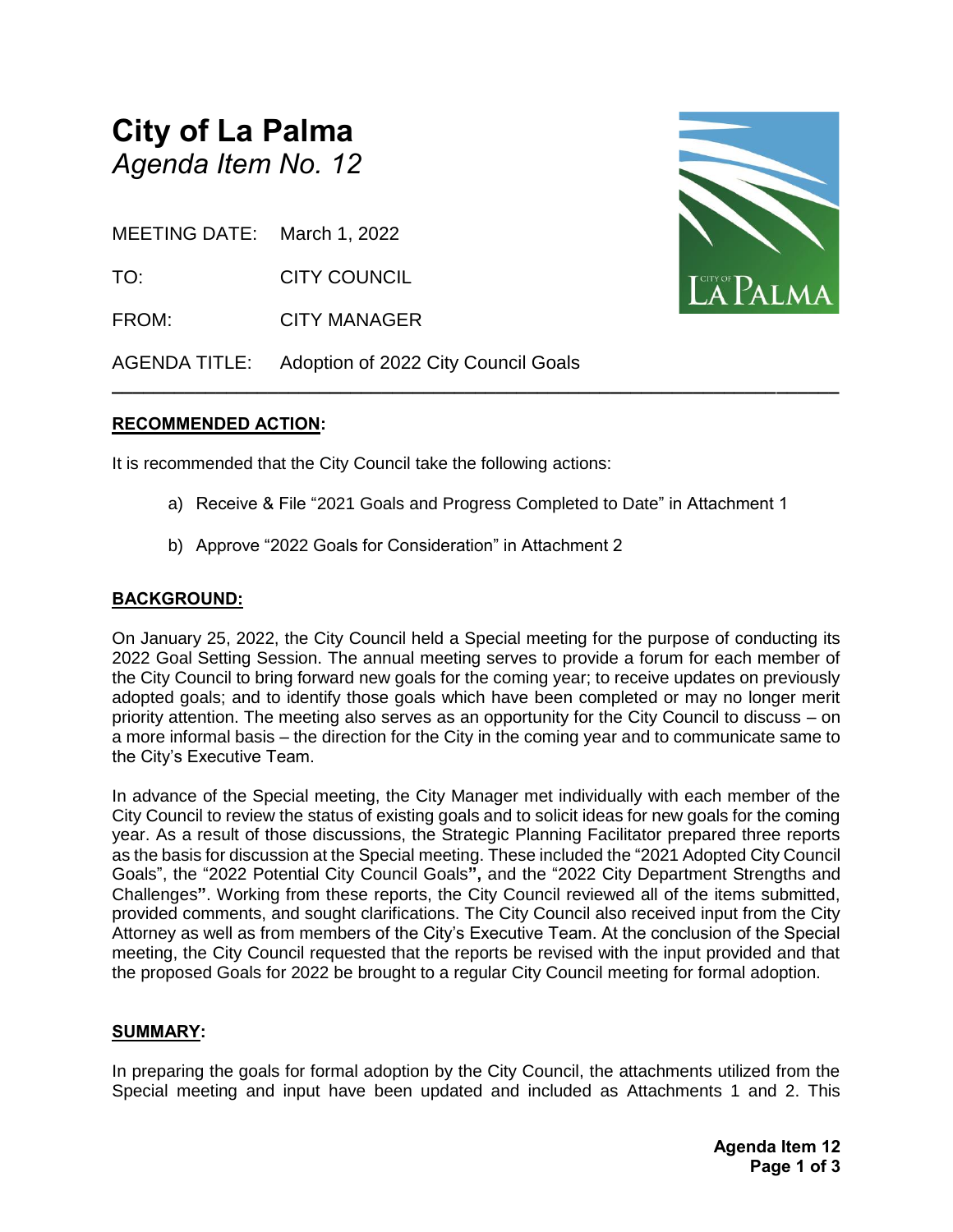summary discussion will focus only on the new goals discussed by Council; however, the 2021 complted goals have been included as Attachment 1.

- 1. Develop and implement a Neighborhood Preservation Ordinance (Multiyear Goal), including but not limited to:
	- Residential Rentals
	- Sale of Properties
	- Ensuring Fees are Received to Cover Costs
	- Integrating with Code Enforcement
	- Review Rental Inspection Programs from Other Jurisdictions (e.g. Santa Ana)
	- Council to Ultimately Define Strictness of the Program
	- Ensure Continuity with Short Term Rental Ordnance
- 2. Ensure a robust discussion of succession planning occurs during labor negotiations/budget process.
- 3. Establish regular Town Hall meetings and incorporate into budget process.
- 4. Continue efforts of the Business Engagement Ad Hoc Committee.
- 5. Include La Palma High School Students on the Community Activities and Beautification Committee allowing for two students who are residents of La Palma to have full voting rights during the school term.
- 6. Integrate 5 La Palma Schools into more City activities including but not limited to:
	- Flag Salute
	- Mock City Council
- 7. Continue to promote economic development with events such as a business spotlight, quarterly lunch and outreach to property owners.
- 8. Explore all City Departments' services as part of the budget process to determine if additional tools are needed including the evaluation of specific items for Police Department (e.g. Body Worn Cameras, Intersection Cameras, etc.)
- 9. Study shopping centers to strengthen our fiscal stability and ensure that they fit community's expectation for quality of life.
- 10. Continue to grow/improve communication with public (virtually and otherwise) including promoting Police Department Press Releases and Social Media Activities.

As referenced in the "Recommended Action" section of this Agenda report, City Council is requested to take formal action to Receive & File the "2021 Goals and Progress Completed" (Attachment1) item and Approve the "2022 Goals for Consideration" (Attachment 2) item. Once acted upon, staff will initiate the needed steps to bring each goal forward for City Council action.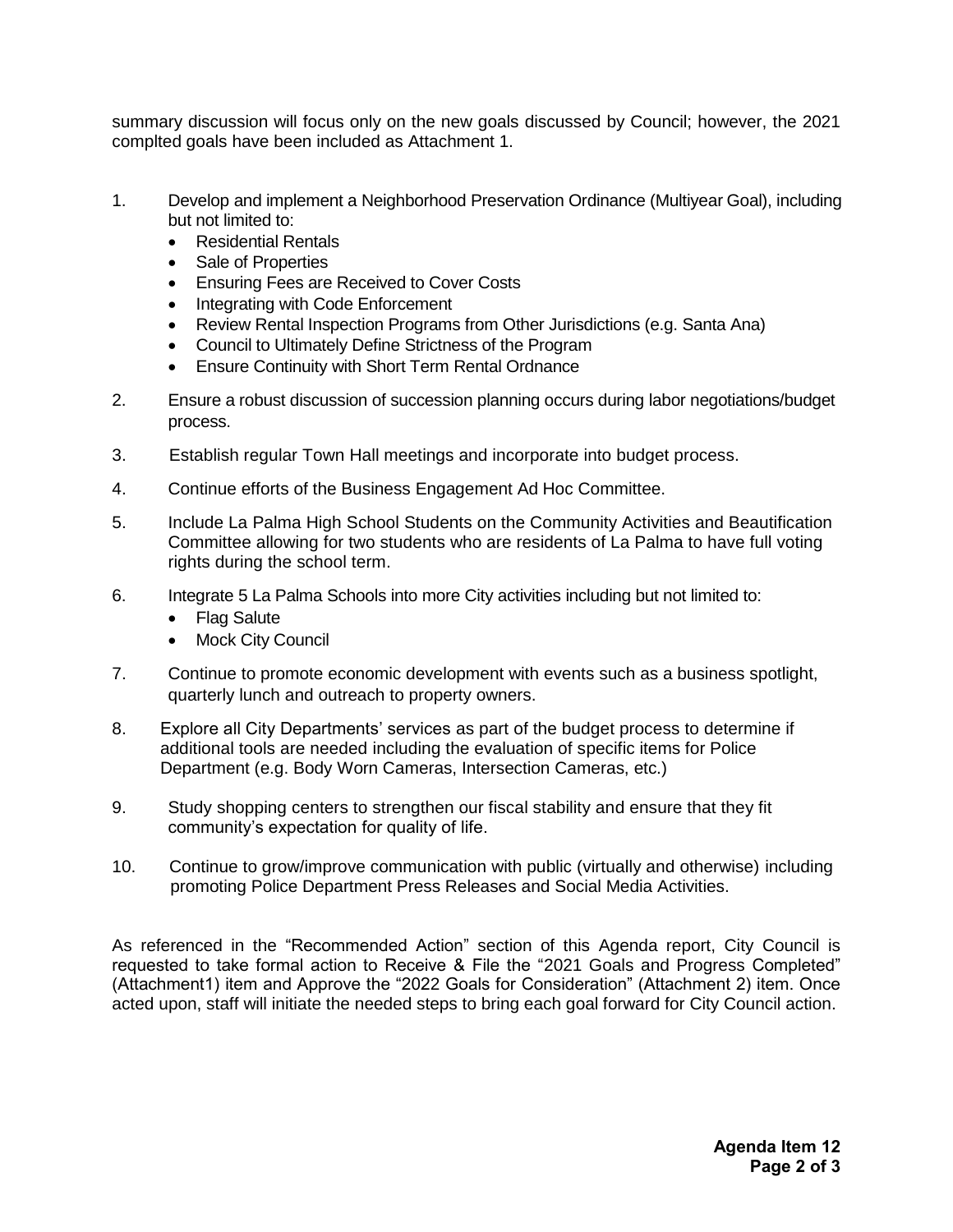#### **FISCAL IMPACT:**

There is no fiscal impact associated with adoption of the 2022 Goals. Individual goals may have a fiscal impact which will be identified when individual goals are brought forward for City Council action.

**APPROVED:** 

City Manager

- Attachment: 1. 2021 Goals and Progress Completed
	- 2. 2022 Goals for Consideration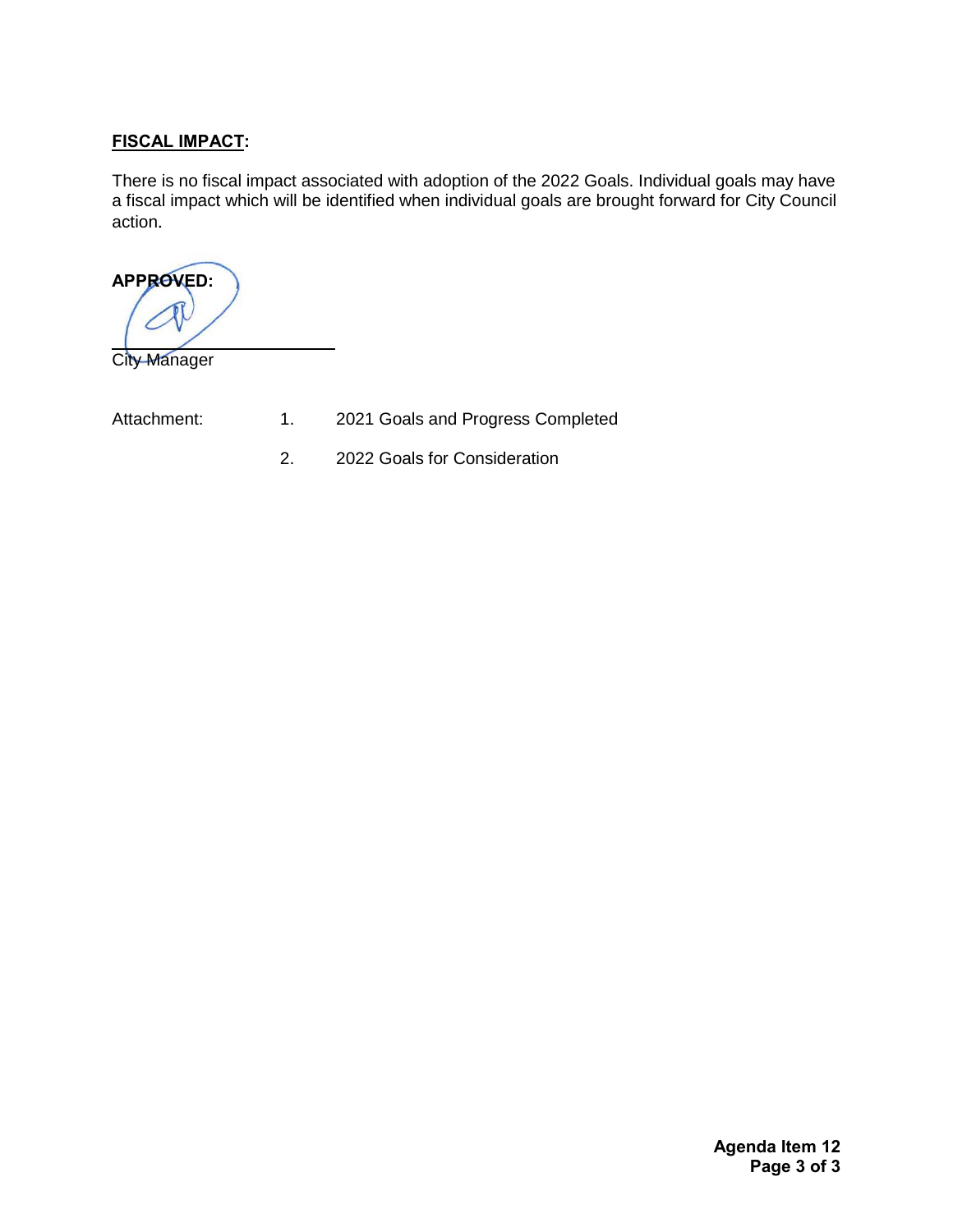### **2021 Goals and Progress Completed to Date**

# **Attachmen**

- 1. Review of municipal parking standards for Conduct comprehensive review new/existing
- 2. Post-Covid 19 Signature Event for 2021 Identify potential event options with
- 3. Little Free Library book exchange program Research national program for possible local
- 

- 5. Focus on Business Engagement Efforts **Continue previous actions**; expand
- 
- 
- 
- 9. Review current Fireworks Regulations Complete legal review for sale of safe &

development of parking standards for City Council review **(Ongoing – Proposed to be included in 2022 comprehensive Municipal Code update)**

> costs/timing for City Council review **(Completed – Festival of Nations scheduled for April 30, 2022)**

implementation **(Completed – Council program adopted in 2021)**

4. Code of Conduct for municipal elections Research options for adoption of a voluntary "Code of Conduct" and Sign Ordinance revisions pertaining to campaign signs **(Completed – Council policy addressed during adoption of Ordinance governing elections signs)**

efforts in light of pandemic impact **(Ongoing)**

6. Eight 88 Hospitality Project Enforce ENA provisions **(Completed – 3 Year ENA has expired)**

7. Rental Permit fee **Refine Goal objective and conduct** further research before presentation to City Council **(Ongoing – To be considered by Council during upcoming fee update)**

8. Review Fees for Service Conduct required analysis; present to City Council for direction **(Ongoing – To be considered by Council in early 2022)**

> sane fireworks; staff review of methodology to implement, if legal **(Completed – Council action taken in 2021)**